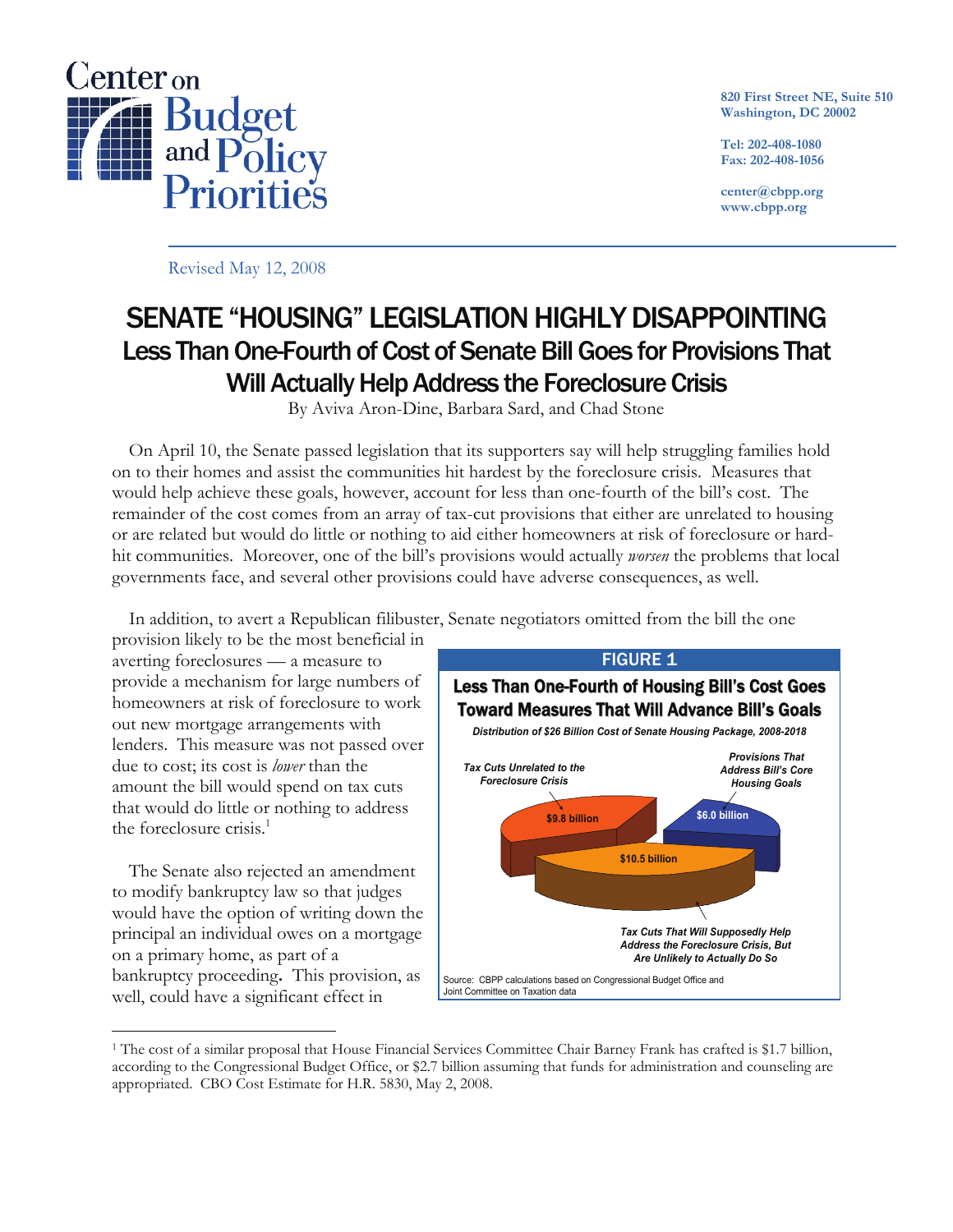preventing foreclosures and would do so without a cost to taxpayers.

 In other words, the Senate bill is replete with costly, ineffective provisions, while measures that would be less costly and more efficacious were left out.

# Tax Cuts in Package Would Largely Fail to Achieve Bill's Avowed Goals

 In introducing the tax components of the bill on the Senate floor, Finance Committee Chair Max Baucus declared, "simply put, we are here today to help families to keep their homes."<sup>2</sup> Yet of the bill's \$22 billion in tax cuts (which constitute about 85 percent of the total cost of the bill), only \$1.8 billion is devoted to provisions that would help to alleviate the foreclosure crisis. (These provisions are discussed in the box on page 6.) The remainder of the tax package is divided between provisions that are entirely unrelated to foreclosures and problems in the housing market (\$9.8 billion, or 37 percent of the cost of the bill's tax provisions are in this category<sup>3</sup>) and provisions that seemingly aim to address these problems but would, in fact, do little or nothing to help (\$10.5 billion, or 40 percent of the bill's tax package is in this category).<sup>4</sup>

#### Tax Provisions that Aim to Address the Problem But Would Do Little or Nothing to Help

 In this section of the analysis, we focus on the tax provisions the Finance Committee has presented as addressing the housing-market crisis. These provisions are listed in Table 1 on page 3.

## Net Operating Loss Carry-Back Provision

 The Senate bill's single largest provision deals with business net operating losses. A business experiences a "net operating loss" when its tax deductions exceed its income. Under current law, businesses may use their net operating losses to reduce their previous two years' taxable income, in which case they receive refunds of taxes they paid in those years. Businesses also may use these losses to reduce their taxable income in any of the next 20 years.<sup>5</sup>

 The Senate legislation would extend the "carryback" period from two years to four years for net operating losses incurred in 2008 or 2009, at a cost of \$6.1 billion over the next decade (2008-2018). The tax benefits that businesses would receive upfront would be much larger than this —

<sup>2 &</sup>quot;Floor Statement of Senator Max Baucus Regarding Housing Tax Provisions," April 3, 2008, http://finance.senate.gov/press/Bpress/2008press/prb040308.pdf.

<sup>&</sup>lt;sup>3</sup> This category includes the extensions of renewable energy tax incentives, the changes to rules governing Real Estate Investment Trusts (REITs), and the small provisions targeted to the Katrina-affected region and the areas affected by the March 2008 tornados.

<sup>4</sup> This category includes the net operating loss provision, the provision allowing businesses to receive refunds of Alternative Minimum Tax and research and development tax credits, a credit for purchases of foreclosed homes, and a non-itemizer property tax deduction.

<sup>5</sup> Loss "carrybacks" have a higher value than "carryforwards" because they are paid out immediately, instead of years in the future. In addition, companies cannot be certain they will have the opportunity to use all of their loss carryforwards.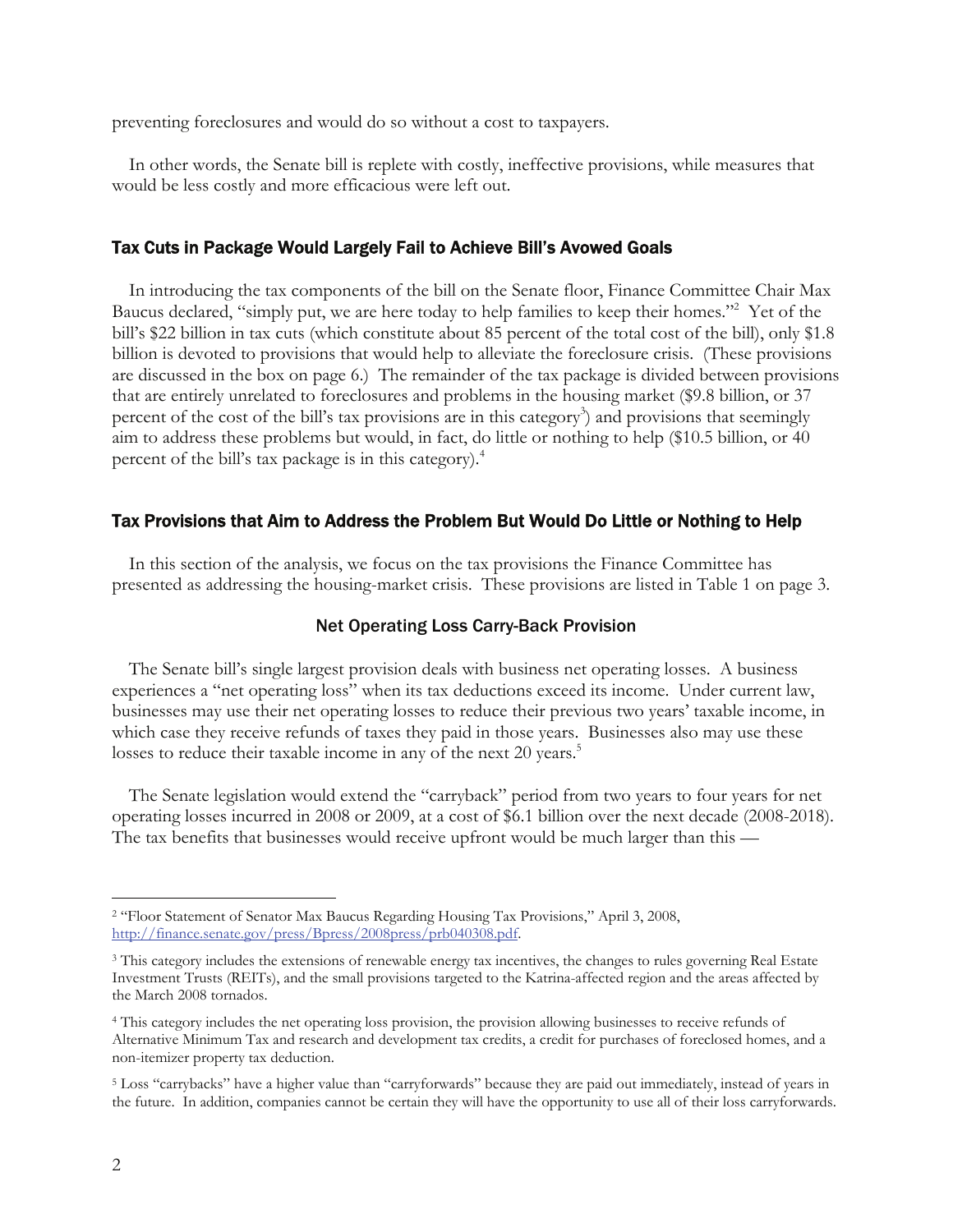| Foreclosure Crisis But That Would In Reality Do Little or Nothing to Help    |                                                                                                                                                                                                                |                         |                                                                                                                                                                                                                                                                                                                                                                                                                                                                                                                                                                                                                                                                                                                                                                                                                                                       |
|------------------------------------------------------------------------------|----------------------------------------------------------------------------------------------------------------------------------------------------------------------------------------------------------------|-------------------------|-------------------------------------------------------------------------------------------------------------------------------------------------------------------------------------------------------------------------------------------------------------------------------------------------------------------------------------------------------------------------------------------------------------------------------------------------------------------------------------------------------------------------------------------------------------------------------------------------------------------------------------------------------------------------------------------------------------------------------------------------------------------------------------------------------------------------------------------------------|
| <b>Provision</b>                                                             | <b>Description</b>                                                                                                                                                                                             | Cost<br>$(2008 - 2018)$ | <b>Main Problems</b>                                                                                                                                                                                                                                                                                                                                                                                                                                                                                                                                                                                                                                                                                                                                                                                                                                  |
| Extension of net<br>operating loss carryback the four prior years<br>period* | Allows businesses to use<br>2008 and 2009 business<br>losses to obtain refunds of<br>tax payments made for<br>(instead of refunds of tax<br>payments for only the two<br>prior years, as under<br>current law) | \$6.1 billion           | Supposed to help the housing sector by boosting the<br>homebuilding industry, but unlikely to change builders'<br>decisions about whether to invest, retain workers, or sell<br>houses at "firesale" prices. Could even encourage "firesales,"<br>by making it easier for sellers to take immediate tax write-offs<br>for the resulting losses.<br>Much of the tax benefit would go to firms that have no relation<br>to housing. The tax break is unlikely to help the economy; in<br>its recent report on economic stimulus options, CBO gave this<br>proposal the lowest of its three ratings for cost-effectiveness<br>as economic stimulus.                                                                                                                                                                                                      |
| Credit for purchases of<br>foreclosed homes                                  | Provides a \$7,000<br>nonrefundable tax credit,<br>spread over two years, to<br>taxpayers who purchase<br>foreclosed homes (with no<br>income limit on who may<br>qualify for the credit.)                     | \$1.6 billion           | Unlikely to boost overall housing demand enough to benefit<br>current homeowners by raising home values. Instead, most<br>of the benefits would likely go to people who would purchase<br>homes anyway, without the tax incentive. To the extent that<br>the credit did boost demand for foreclosed homes, the<br>beneficiaries would mostly be banks and other lenders who<br>own foreclosed properties.<br>Could have unintended adverse consequences, such as<br>boosting prices for foreclosed homes at the expense of other<br>homes or making banks and other lenders quicker to<br>foreclose by increasing the demand for foreclosed homes.<br>Not well-targeted to help communities hard hit by<br>foreclosures.                                                                                                                              |
| Property tax deduction<br>for non-itemizers                                  | Creates a temporary<br>\$1,000 per-couple, \$500<br>per-individual, tax<br>deduction for property tax<br>payments by filers who do<br>not itemize their<br>deductions                                          | \$1.5 billion           | Benefits all homeowners who do not itemize and who have<br>incomes high enough to benefit from a deduction, instead of<br>targeting those most likely to need help. Because the<br>assistance would be spread so thinly, the tax benefits would<br>be too small - \$150 for a couple in the 15 percent tax<br>bracket - to have a meaningful effect in helping families<br>avert foreclosures.<br>Denies the deduction to taxpayers who live in jurisdictions<br>that increase property tax rates. This would effectively<br>prevent localities from raising property tax rates to help<br>compensate for shrinking property tax revenues, which in turn<br>could worsen localities' fiscal problems and lead to sharp cuts<br>in schools, police, and other services. The provision also<br>would be virtually impossible for the IRS to administer. |

Table 1: Major Tax Cuts in Senate Bill That Some Have Claimed Would Address the

\* A smaller provision of the Senate legislation, added as an amendment during floor debate on the bill, would allow certain businesses to obtain refunds of Alternative Minimum Tax and research and development tax credits. The effects of this provision on the economy would likely be similar to the effects of the net operating loss provision.

about \$25 billion worth — but much of this forgone revenue would be recouped in subsequent years (since some of the losses that would be claimed as *carrybacks* in 2009 and 2010 would otherwise have been deducted as *carryforwards* in later years ).6

<sup>6</sup> A smaller provision in the Senate bill also would allow corporations, under certain circumstances, to obtain refunds of certain business tax credits. The effects of this provision on the economy would likely be similar to the effects of the net operating loss provision. This provision would cost \$1.4 billion over ten years.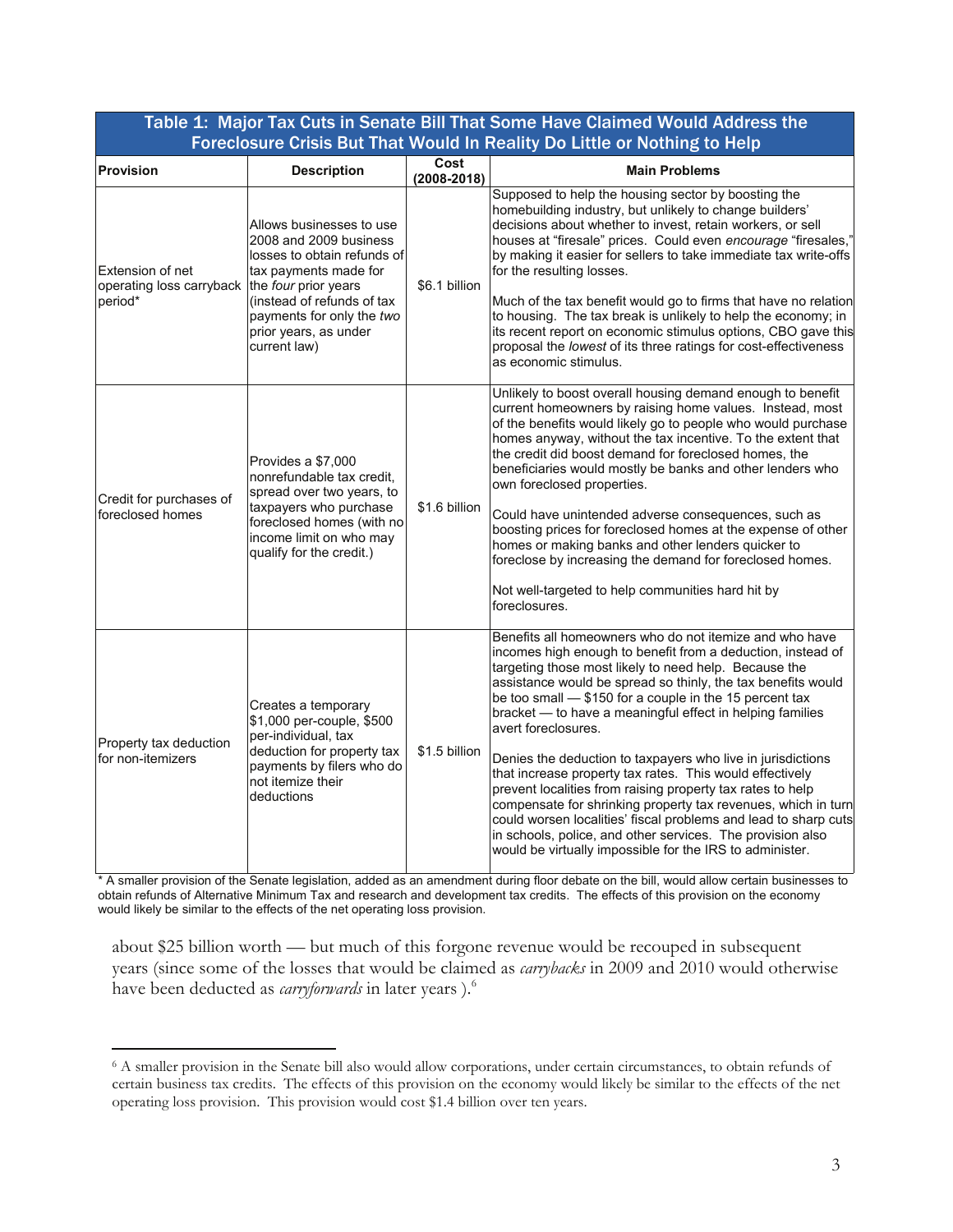Supporters of the net operating loss provision claim it would help to address the housing crisis by boosting the homebuilding industry. According to a Finance Committee press release, "homebuilders and other housing sector businesses particularly need cash to prevent layoffs, to avoid selling land and houses at distressed prices, and simply to shore up their lagging bottom lines." The press release also implies that the net operating loss provision would encourage homebuilders to make new investments.<sup>7</sup> These claims, however, do not withstand scrutiny.

# *Providing Businesses With More Cash Generally Will Not Change Their Business Decisions*

 Generally speaking, homebuilders (and other businesses) will retain workers if they believe that the value of what the workers can produce exceeds their wages. They will invest in new construction if they anticipate adequate demand for new houses. And they will avoid selling houses at "firesale" prices if they expect to be able to sell them at higher values in the not-too-distant future.

 None of these calculations is influenced significantly by a tax break like the NOL provision, which provides businesses with more cash *whether or not* they avoid layoffs and firesales or increase investment. Simply put, a no-strings-attached cash infusion will not prevent businesses from making profit-maximizing choices about hiring, investment, and sales.

 To be sure, the NOL provision could potentially affect the decisions of one group of businesses: companies that would like to retain workers, undertake new construction, or keep their newly-built homes off the market but are constrained by low cash flow and borrowing constraints. Given the current stare of the economy and the housing market, however, it is unlikely there are many homebuilders who believe it would be profitable to *scale up* production now and who would do so if only they had more cash on hand.

 It is conceivable that a cash infusion could increase the willingness of some homebuilders to hold on to newly-built homes, since some businesses may be selling those assets to avoid bankruptcy. But the NOL provision also could make firesales *more* attractive — since it would make it easier for businesses to take immediate tax write-offs for the resulting losses.<sup>8</sup>

 Furthermore, even if the NOL provision could somehow accomplish the goals the Finance Committee press release sets for the legislation, it is not clear that all of these goals are desirable. Additional housing construction now would only add to the glut in the housing market, further depressing home values and likely prolonging the crisis as a consequence. In addition, "shor[ing] up lagging bottom lines" for businesses that are not doing well in the market place is not generally considered a federal responsibility.

*Most of the Benefits From the NOL Provision Would Accrue to Businesses Outside the Housing Sector, and the Measure Would Provide Little Boost to the Overall Economy*

<sup>7 &</sup>quot;Tax Relief for American Homebuilders: Baucus-Grassley Business Tax Provision Saves Jobs, Helps Struggling Companies Survive," Committee on Finance News Release, http://finance.senate.gov/press/Bpress/2008press/prb040208b.pdf.

<sup>8</sup> See Citizens for Tax Justice, "The Senate's Foreclosure Prevention Act Unfairly Rewards Big Business Over Middle-Class Americans," April 7, 2008, http://www.ctj.org/pdf/foreclosurepreventionact.pdf.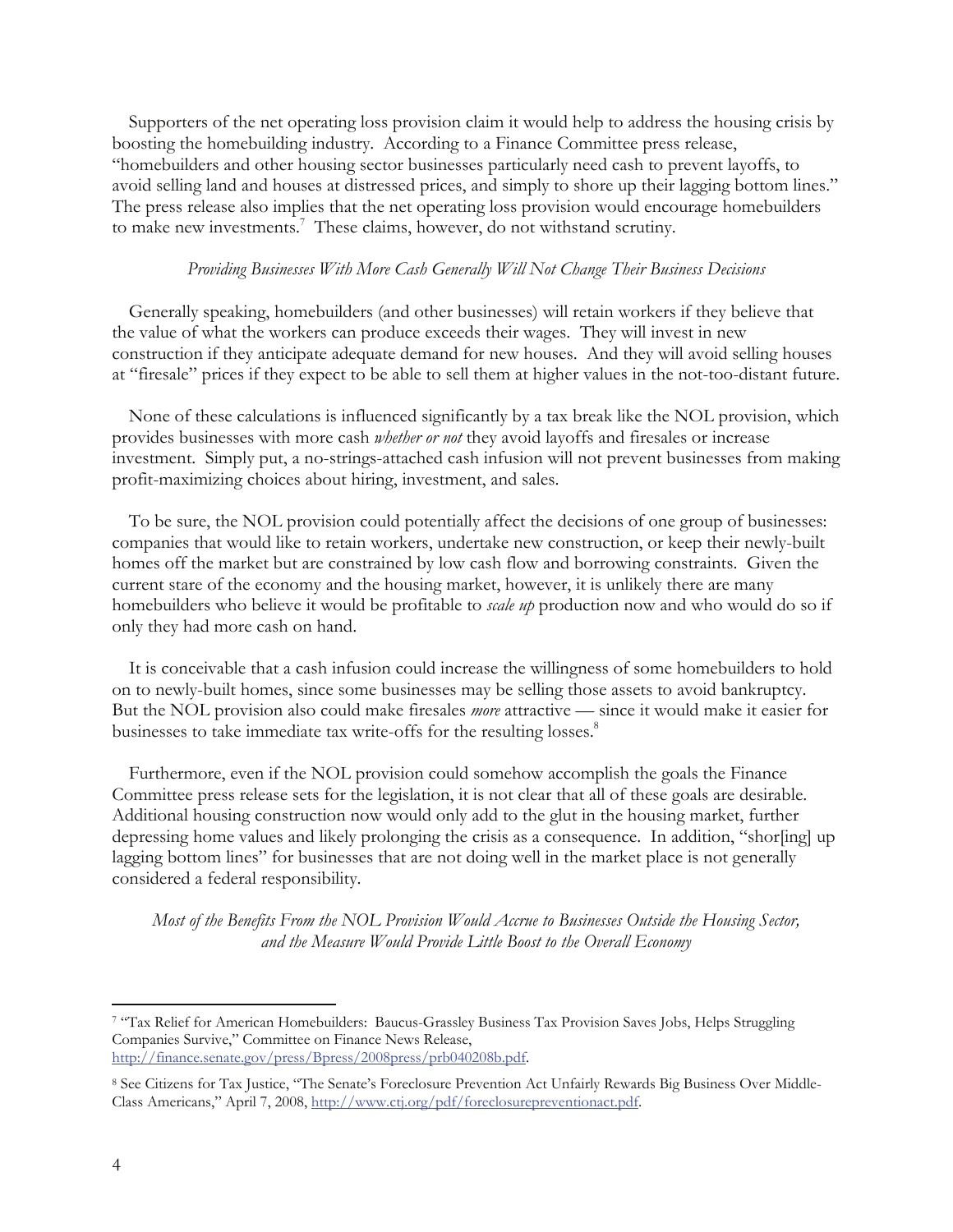Many businesses experience net operating losses even during an economic expansion, with some of them exhausting the standard two-year NOL carryback period. During an economic downturn, the number of businesses that suffer losses in excess of what they can apply against their prior two years' taxable income rises.

 IRS data show that, during the last economic downturn, firms in the manufacturing, information, and finance and insurance sectors made the biggest use of net operating loss deductions.<sup>9</sup> Together, these three sectors claimed more than half of all NOL deductions in 2002. These data indicate that the claim that the NOL provision is a subsidy targeted to the homebuilding industry is incorrect.

 That might not be a problem if the NOL provision were likely to boost the overall economy by providing effective economic stimulus. But in its January 2008 report on stimulus options, the Congressional Budget Office gave the NOL proposal its *lowest* cost effectiveness rating for stimulus (out of three possible ratings). CBO noted that NOL provision would likely do little to stimulate near-term investment.10

This is because the points noted above with respect to the homebuilding industry — that the NOL provision would likely have little effect on hiring and investment decisions — also apply to businesses generally. As a Goldman Sachs analysis explained, "companies don't spend money just because it's there to spend. To justify outlays for new projects, the expected returns have to exceed the cost, and that usually requires growth in demand strong enough to put pressure on existing resources."11

In other words, in the absence of adequate consumer demand, provisions like the Senate NOL provision simply benefit companies' bottom lines without doing much to boost investment, jobs, or the overall economy. To increase business production and investment during an economic downturn, policymakers generally must take measures to boost *consumer* demand rather than simply to increase business cash flow.

# Tax Credit for Purchases of Foreclosed Homes

Under the Senate bill, people purchasing foreclosed homes who intend to occupy those homes as their primary residences could claim a tax credit worth \$7,000, spread over two years. The theory appears to be that the tax credit would increase the demand for foreclosed homes, which would help struggling homeowners by raising the prices of their properties and thereby facilitating refinancing. Supporters also argue that this tax credit would help neighborhoods suffering from an epidemic of foreclosures, by making it more likely that foreclosed homes would be sold to new owneroccupants.12

<sup>&</sup>lt;sup>9</sup> These IRS data are limited to C corporations.

<sup>10</sup> Congressional Budget Office, "Options for Responding to Short-Term Economic Weakness," January 2008, http://cbo.gov/ftpdocs/89xx/doc8916/01-15-Econ\_Stimulus.pdf.

<sup>11</sup> GS Weekly, September 21, 2007.

<sup>12 &</sup>quot;Tax Relief for American Homebuyers: \$7,000 Credit for Purchase of Foreclosed Homes Will Aid Responsible Buyers, Raise Property Values," Committee on Finance News Release, http://www.senate.gov/~finance/press/Bpress/2008press/prb040208d.pdf.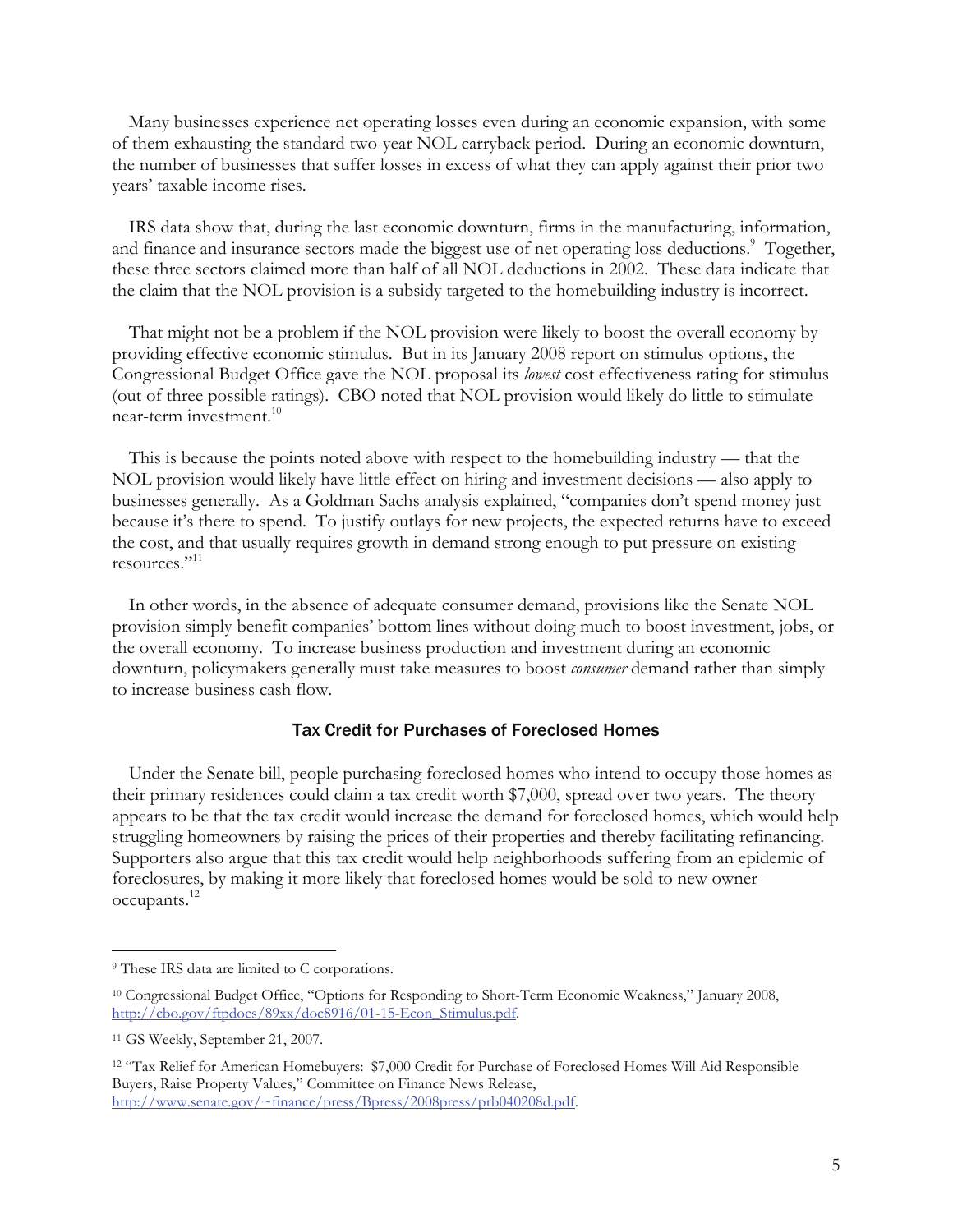## Provisions in the Senate Bill that Respond to the Foreclosure Crisis

The bill does include some provisions to address mounting foreclosures and their consequences.

**Helping current homeowners avoid foreclosures.** The bill contains the following provisions that should be helpful in this regard:

- *Lower-cost loans to refinance current mortgages.* The bill would give states and localities a one-time increase of \$10 billion in tax-exempt housing bond authority and would allow these bonds to be used to assist with refinancings of adjustable-rate, subprime mortgages that were issued between 2002 and 2007. (Currently, this bond authority can be used only to help finance *new* mortgages for first-time homebuyers with low and moderate incomes and for multi-family rental housing.) Proponents have estimated that the \$10 billion increase in bond authority, which would come at a cost of \$1.8 billion to the Treasury, could fund mortgages for 80,000 households. These mortgages would have lower interest rates than conventional loans, making them more affordable for lower-income borrowers.
- *Housing counseling.* The bill would provide an addition \$180 million for housing counseling to aid homeowners at risk of foreclosure.
- *Help for active-duty service-members.* The bill would strengthen protections against foreclosure on the homes of active-duty service-members.

**Assistance for hard-hit communities.** The bill would provide \$3.9 billion in supplemental Community Development Block Grant (CDBG) funds that states, localities, or other entities could use to purchase and redevelop foreclosed or abandoned properties for resale or rental.\* At least 25 percent of these funds would have to be used for properties that would house families with incomes at or below 50 percent of the area median income. (Nationally, 50 percent of median income equals \$30,750 for a family of four in 2008.) The remaining funds would have to be used for housing for families with incomes at or below 120 percent of area median income (nationally, \$73,800 for a family of four).

These funds would be distributed on the basis of actual foreclosures and the prevalence of subprime loans and mortgage defaults and delinquencies. Lenders would benefit from the purchase of foreclosed properties they owned, but not excessively so, as the properties would be purchased at a discount from their current value.

**Improvements in future mortgage lending.** The bill includes a number of provisions to reform FHA lending. Most notably, it would permanently increase the mortgage amount that the FHA can provide or insure from 95 percent of the median home price in an area to 110 percent of the median price (with certain limitations). These changes would provide a foundation for the expanded role that Senator Chris Dodd and Representative Barney Frank are seeking to have the FHA play in refinancing troubled mortgages (see pages 10-11). The Senate bill also makes changes to the Truth in Lending Act to help borrowers better understand loan terms and better choose loans that they can afford.

 Unfortunately, this strategy, as well, is unlikely to provide meaningful help to current homeowners. The Congressional Budget Office estimates that 2.8 million foreclosure proceedings will be initiated in the next four years, with about 1.1 million of these homeowners ultimately losing

\_\_\_\_\_\_\_\_\_\_\_\_\_\_\_\_\_\_\_\_\_\_\_\_\_\_\_

<sup>\*</sup> In areas without sufficient demand for housing, state or localities could demolish blighted structures and hold the land for future redevelopment.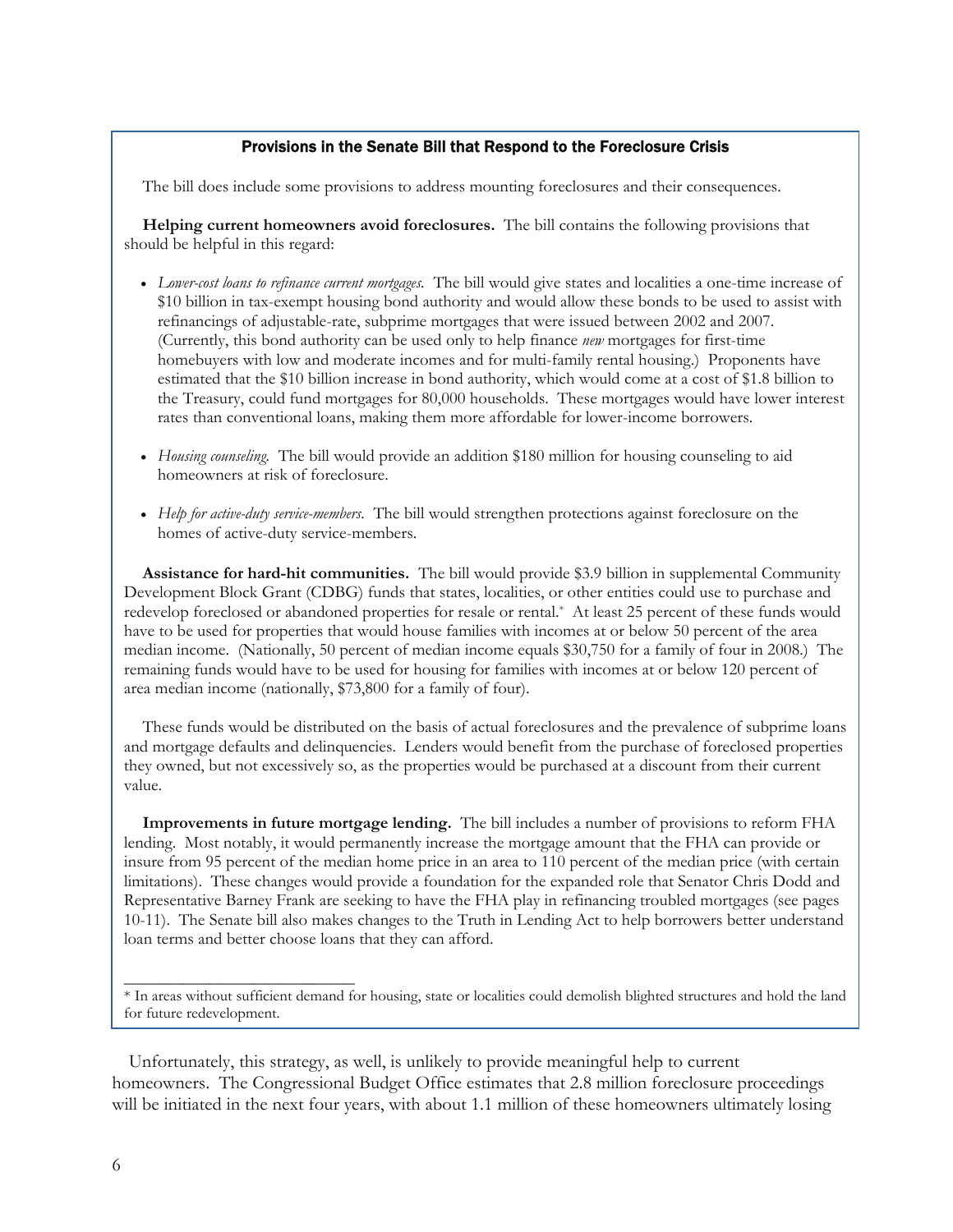their homes through foreclosure.<sup>13</sup> To address the glut in the housing market, the tax credit would have to generate an increase in demand for foreclosed homes that is both swift and massive — on a scale far beyond what is plausible.<sup>14</sup>

 Moreover, the tax credit could do harm. While a \$7,000 credit is unlikely to be large enough to induce many people not otherwise planning to purchase a home to enter the market, it could sway some households' decisions about *which* home to buy. If the credit induced homebuyers to purchase foreclosed homes instead of other homes, it would pump up demand and prices for foreclosed homes *at the expense* of other homes. To the extent this occurred, it would help banks and other lenders who owned foreclosed properties, at the expense of other homeowners, many of whom have already been hurt by declining home values.

Some analysts have noted that the proposed tax credit could even *encourage* foreclosures.<sup>15</sup> If the credit made it easier for banks and other lenders to sell foreclosed homes quickly, they might be more eager to foreclose on properties and less willing to renegotiate mortgage terms. In recent testimony before the Senate Banking Committee, former Treasury Secretary Larry Summers criticized the tax credit on these grounds. Summers emphasized the credit's potential adverse effects and the fact that the benefits of the credit would flow to lenders rather than homeowners, explaining that "Providing tax credits conditioned on initiation of the foreclosure process is likely to have perverse effects — foreclosures may be encouraged, and the benefits will flow to financial institutions that have foreclosed on homes rather than to families in need."16

# *Credit Poorly Targeted for Helping Communities*

 The proposed tax credit for purchases of foreclosed homes also would be an inefficient way to aid neighborhoods plagued by large numbers of foreclosures. The tax credit would not be targeted to such neighborhoods. Since demand almost certainly is stronger for foreclosed homes in areas with *few* foreclosures than in areas with many, most of the benefits of the tax credit would likely go to people who purchase homes that are not in areas with a high concentration of foreclosures. (The added funds that the Senate bill would provide for the Community Development Block Grant, by contrast, would be much better targeted on hard-hit-areas; see the box on page 8.)

# The Non-Itemizer Property Tax Deduction

 $\overline{a}$ 

16 Lawrence H. Summers, "The Current Economic Situation," Testimony Before the U.S. Senate Committee on Banking, Housing, and Urban Affairs, April 10, 2008, http://banking.senate.gov/public/\_files/OpgStmtLarrySummersTestimony41008.pdf.

<sup>13</sup> CBO Cost Estimate for H.R. 5830, May 2, 2008.

<sup>&</sup>lt;sup>14</sup> The Joint Committee on Taxation estimates that the cost of the \$7,000 credit which would be in effect for one year, is \$1.6 billion. This suggests that the Joint Tax Committee expects 200,000-250,000 people to claim the credit. Even if all of these people were buyers who entered the housing market *because of* the credit, the boost to housing demand would still represent a modest fraction of the projected number of foreclosures. In reality, most of these individuals would probably be people who would have purchased homes anyway, meaning that the true boost to demand for housing would be much smaller.

<sup>15</sup> See for example, *The Washington Post*, "A Pro-Foreclosure Bill," April 7, 2008.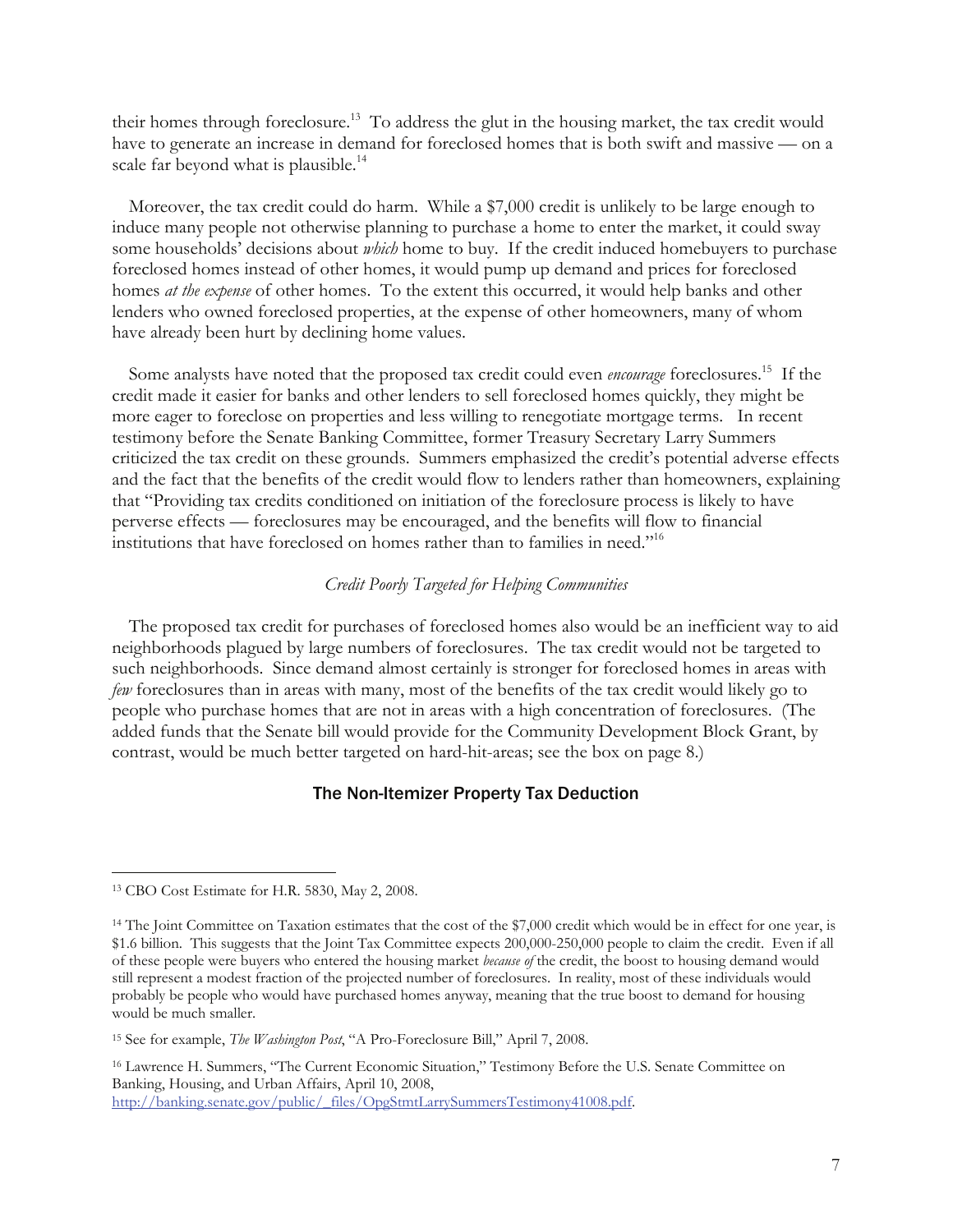## More Worthwhile Uses for the Funds that the Senate Bill Spends on Unhelpful Tax Cuts

In general, expenditure programs are likely to be more effective than tax cuts in addressing the foreclosure crisis, in part because such programs can better target assistance to families and communities that need it. The Senate bill's dubious tax cuts would consume funds that could otherwise be used for much more targeted responses to the housing crisis, including the following:

- *A proposal by Senator Chris Dodd and Rep. Barney Frank to have the Federal Housing Administration guarantee the restructuring of mortgages on certain properties that are at risk of foreclosure*. This measure, which would provide a mechanism for large numbers of at-risk homeowners to work out new mortgage arrangements with lenders, would likely do more than any other to help families remain in their homes. (This proposal is discussed in more detail on page 10-11 of this analysis.) The Congressional Budget Office has estimated that the version of this proposal approved by the House Financial Services Committee would cost \$2.7 billion, or about one seventh of what the Senate bill spends on tax cuts that would do little to address the foreclosure crisis. **(**The House approved this proposal May 8 by a vote of 266-154.)
- *Assistance for renters who have been evicted from their homes because of the foreclosure crisis*. A growing number of families who have paid their rent have been evicted nonetheless, because the owners of their homes defaulted on their mortgages. (Lenders typically evict renters after repossessing homes, rather than act as landlords.) These families often cannot get their security deposits back, making it more difficult for them to come up with the funds to obtain other housing. A relatively modest amount could help avert homelessness among such families. *An estimated 100,000 renters with incomes below \$15,000 reside in units expected to be foreclosed*; for \$300 million, these renters could be provided with \$3,000 per household for relocation expenses.
- *Additional assistance for communities hard hit by foreclosures*. Some analysts have concluded that these communities need significantly more than the \$4 billion the Senate bill would provide to purchase foreclosed properties and rehabilitate them for resale or rental (or in some cases to demolish them). Legislation that the House of Representatives has approved would provide \$15 billion for this purpose, half in grants and half in loans, at a net cost of \$8.4 billion.
- *Reforms to the Low-Income Housing Tax Credit*. The housing tax package that the House Ways and Means Committee recently passed contains several provisions to improve and temporarily expand the Low-Income Housing Tax Credit (LIHTC), the largest source of federal funding for the construction and rehabilitation of affordable rental housing. While these provisions would do little to address the immediate foreclosure crisis, they would, over time, provide an increase in moderatelypriced rental housing, which could help meet the needs of some low-income families who have been displaced from their homes by foreclosure (or who are unable to purchase homes as a result of the more restrictive mortgage lending practices being instituted in response to the crisis). More generally, by strengthening the LIHTC, these provisions would help state agencies administering the tax credit to do more to address affordable housing shortages, enable more low-income families to live in lower-poverty neighborhoods that currently have shortages of moderately priced rental housing, and provide a boost to some distressed communities. The housing tax credit improvements that the Ways and Means Committee adopted would cost \$1.8 billion.

 The Senate bill also includes a new property tax deduction for non-itemizers (that is for taxpayers who claim the standard deduction rather than itemizing their deductions). Homeowners who are struggling to keep their homes must pay property taxes (like all homeowners), and those who do not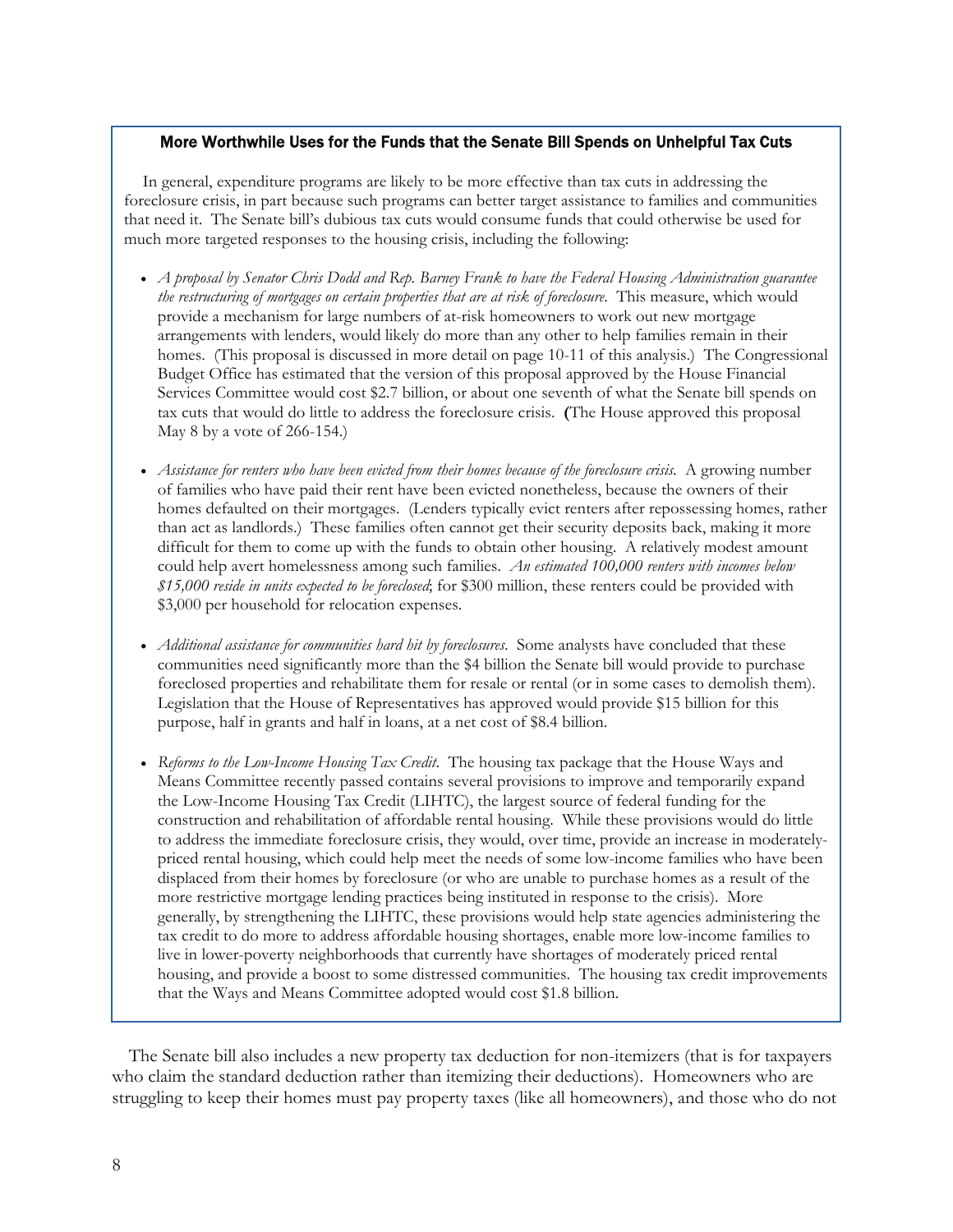itemize would receive some assistance from this provision, provided their incomes are high enough for them to benefit from a tax deduction.

 Yet this provision is poorly designed and poorly targeted. Millions of homeowners who own their homes outright, as well as millions of others who are not struggling with their mortgage payments, would benefit. Because the tax benefits would be spread so widely, they would be exceedingly small. The Senate bill's deduction of \$1,000 per couple (\$500 per individual) which would cost \$1.5 billion for one year but would provide a benefit worth *only \$100* to a couple in the 10 percent tax bracket and only \$150 to a couple in the 15 percent tax bracket. (It would be worth \$50 and \$75, respectively, to singles in these brackets.) These amounts are too trivial to make a difference in protecting families facing foreclosure.

 The idea of a non-itemizer property tax deduction appears to have arisen during a period when housing values were *appreciating* rapidly and property taxes were perceived to be a major burden on moderate-income homeowners. In today's housing market, however, where property values are falling rather than rapidly rising, this issue is less important and the deduction makes little sense.

## *Low- and Moderate-Income Seniors Would Not Benefit From a Property Tax Deduction*

 Much of the concern around property taxes typically centers on seniors, for whom these taxes are sometimes thought to constitute a burden. Yet low- and moderate-income seniors would receive *little or no benefit* from the Senate's property tax deduction for non-itemizers. They generally owe no income tax and hence could not use the deduction. (Social Security benefits are not taxable for lowand moderate-income beneficiaries, so seniors generally owe federal income tax only if they have substantial *non*-Social Security income.) Estimates from the Urban-Brookings Tax Policy Center indicate that *61 percent of elderly households* would not benefit from *any* new federal tax deduction, because they have no federal income tax liability.<sup>17</sup>

#### *Senate Provision Would Worsen Problems Facing Local Governments*

 The Senate bill also contains a related provision that would *deny* the new property tax deduction to residents of any locality that raised its property tax rate between April 2, 2008 and January 1, 2009. This provision would effectively prevent localities from raising property tax rates to help compensate for shrinking property tax revenues caused by falling home values. As a result, the Senate bill could force many hard-pressed localities to cut police, firefighting, schools, and other basic public services.

 This provision would represent an inappropriate federal intrusion into local taxing authority. It also would intensify pressure on state governments to help make up the lost local revenue, despite the fact that many states are facing serious budget problems of their own. States — unlike the federal government — must balance their budgets, even during recessions.

<sup>17</sup> See Tax Policy Center Table T08-0012.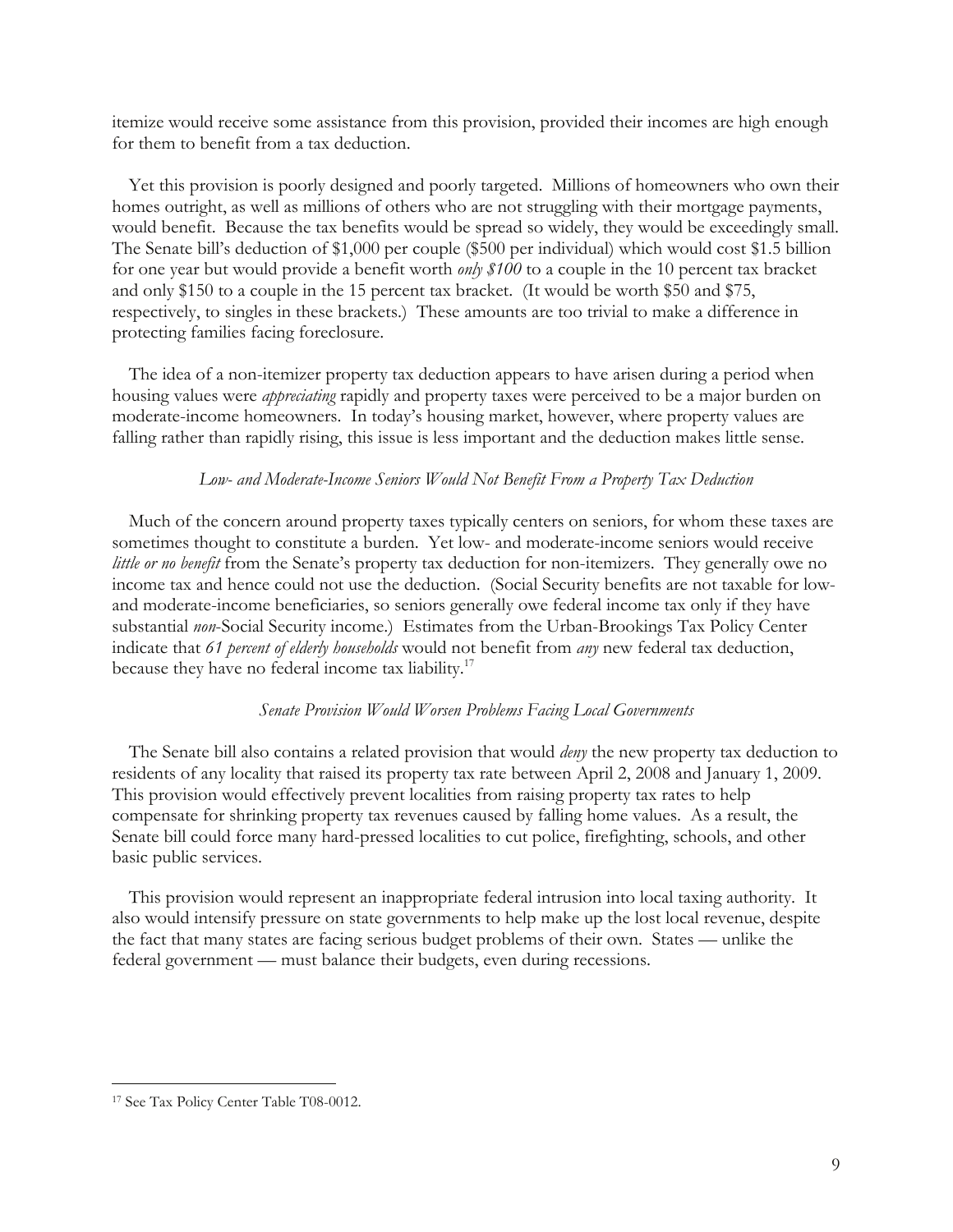In dealing with the current economic problems, a first principle for Congress should be to "do no harm." Due to its effects on local governments, this provision fails that minimal test.<sup>18</sup>

 This provision also would place unprecedented demands on the IRS and likely would be impossible for the IRS to administer. At least 40,000 towns, counties, and school districts levy property taxes, and in many cases, their boundaries do not correspond to other boundary measures such as zip codes. It would take a Herculean effort for the IRS to try to determine which tax filers live in areas that make them eligible for the tax deduction and which filers do not.

#### Tax Cut Provisions Entirely Unrelated to the Housing Crisis

 The previous section of this analysis examined the \$10.5 billion in tax cuts contained in the Senate bill that are supposed to be related to the foreclosure crisis but would actually provide little help in averting foreclosures (and in some cases, would likely have adverse effects). Another \$9.8 billion in tax cuts in the Senate bill do not even purport to be related to housing or foreclosures.

 The bulk of these unrelated tax cuts — \$8.3 billion of them — consist of measures to extend various tax incentives for renewable energy. These provisions appear to have been added to the housing bill as a way to circumvent the Pay-As-You-Go budget rules that require such measures to be paid for. The Senate waived the PAYGO rules for the housing bill as a whole, on the grounds that it is important to act rapidly to address the foreclosure crisis and that including offsets in the bill would delay its enactment. Whatever the merits of that decision, it should not be abused to justify waiving PAYGO so that the Senate can extend unrelated tax cuts without paying for them. The tax provisions in question may well warrant extension, but if so, they warrant being paid for.

#### Bill Disappointing for What It Omits

 The Senate housing bill does not include a proposal Senator Chris Dodd has developed and the House Financial Services Committee has adopted, under which the Federal Housing Administration would facilitate the restructuring of mortgages on homes at risk of foreclosure. Such a measure would provide a mechanism for large numbers of homeowners at risk of foreclosure to work out new mortgage arrangements.<sup>19</sup> Its absence from the Senate bill is a major omission; many experts believe it could substantially reduce the number of foreclosures and enable many homeowners in danger of defaulting on their mortgages to remain in their homes. Noted economist and former Federal Reserve vice-chairman Alan Blinder has written that such a measure "… [while] not a

-

<sup>18</sup> For more discussion of this provision, see "Statement by Iris Lav, Deputy Director, on Provision in Bipartisan Senate Housing Package Affecting Local Property Taxes," Center on Budget and Policy Priorities, April 3, 2008, http://www.cbpp.org/4-3-08sfp-stmt.htm.

<sup>&</sup>lt;sup>19</sup> These proposals would encourage mutually beneficial mortgage restructurings by having the Federal Housing Administration (FHA) guarantee new mortgages issued to struggling homeowners. Essentially, lenders could agree to allow homeowners to pay off existing mortgages at below face value (reflecting the reality of diminished home values) or to issue new mortgages to homeowners in amounts they could better afford to pay. The FHA would guarantee the new mortgages.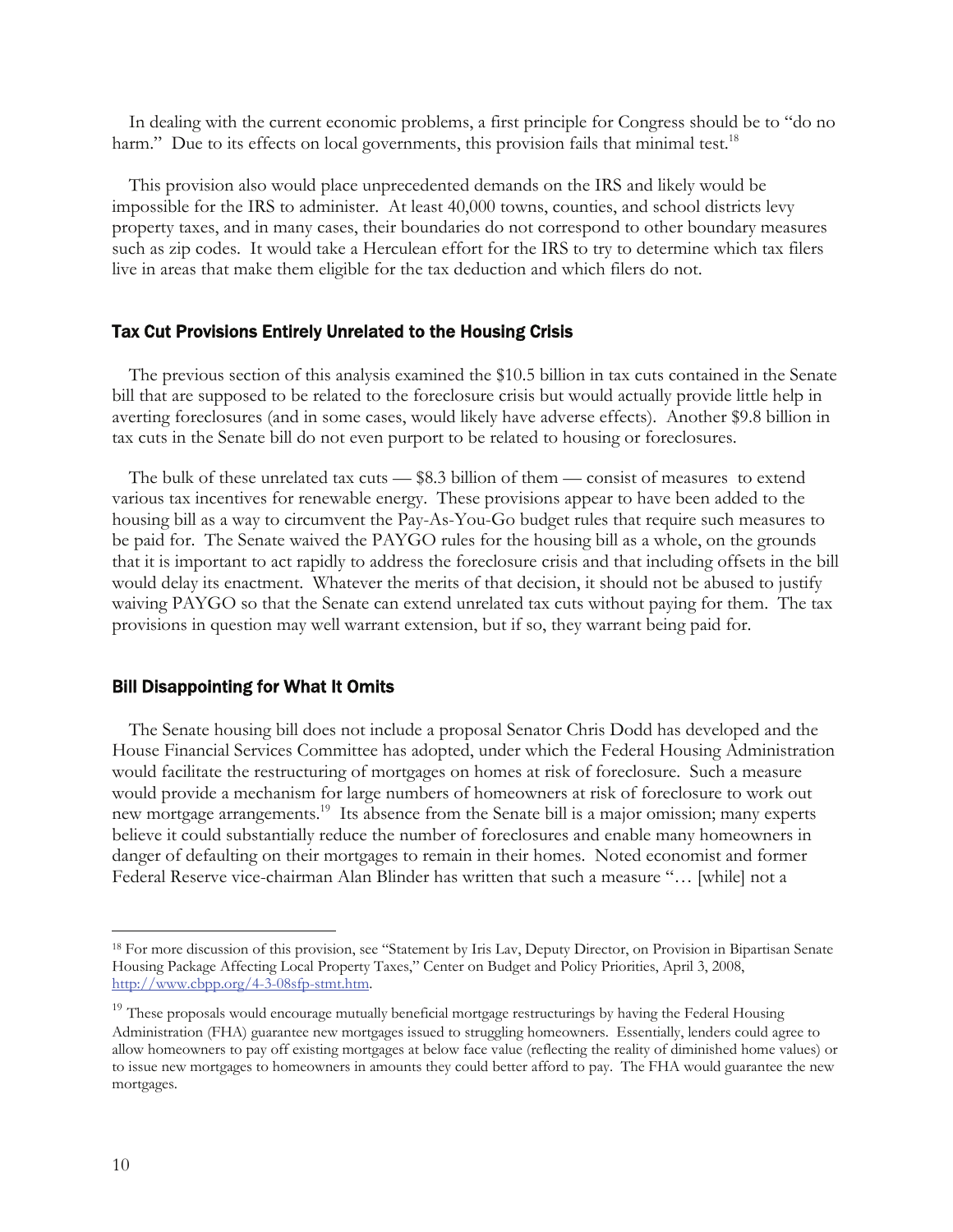panacea, offers a smart approach to a knotty set of problems — an approach that should breathe some life into the housing market, the mortgage market, and the related securities markets."<sup>20</sup>

# Bankruptcy Provisions

 During floor debate on the housing bill, the Senate rejected an amendment to modify bankruptcy laws to allow judges to write down the principal amount owed on a mortgage. This decision was unfortunate. Allowing judges in bankruptcy proceedings to write down the principal would be beneficial, as it would help bring about mortgage restructurings in which the interests of both parties have a chance to be weighed. In addition, for homes that have more than one mortgage lien, as many do, it may be difficult to make a workable arrangement among the necessary parties without the type of forum that a bankruptcy proceeding provides. The prospect of bankruptcy proceedings in which a judge could write down a mortgage also could have another beneficial effect — it could increase incentives for lenders to enter into restructuring agreements before that stage is reached.<sup>21</sup>

 A number of leading mainstream economists, including Larry Summers, have advised that such a provision would be helpful in averting widespread foreclosures.<sup>22</sup> Critics of such a change in bankruptcy rules argue that it would increase the number of bankruptcy filings and lead to tighter restrictions on lending in the future. Summers has counseled, however, that while some lenders might increase the risk premium on future mortgages (to reflect the very modest increased possibility that they could incur losses as a result of bankruptcy proceedings), such concerns are substantially outweighed by the beneficial effects a bankruptcy provision would have in ameliorating the looming foreclosure crisis**.**

## Congress Needs to Do Better

-

 Since the Senate passed its housing bill, the House of Representatives has approved two bills to address the foreclosure problem. The first bill, H.R. 3221, combines Rep. Frank's version of the proposal to have the FHA guarantee new mortgages for struggling homeowners with several other measures, including a housing tax package passed by the House Ways and Means Committee a few weeks ago. The Ways and Means bill represents a significant improvement over the Senate version, although it devotes several billion dollars to tax provisions that would not constitute an effective use

<sup>20</sup> Alan S. Blinder, "How to Cast a Mortgage Lifeline," *New York Times*, March 30, 2008.

<sup>&</sup>lt;sup>21</sup> Because the FHA refinancing proposal that Rep. Frank and Senator Dodd have proposed would be voluntary, the incentives that a bankruptcy provision would provide also could enhance the effectiveness of that initiative. The bankruptcy measure would thus complement the FHA proposal.

<sup>22</sup> See Lawrence H. Summers, "The Current Economic Situation," Testimony Before the U.S. Senate Committee on Banking, Housing, and Urban Affairs, April 10, 2008,

http://banking.senate.gov/public/\_files/OpgStmtLarrySummersTestimony41008.pdf and Douglas W. Elmendorf, "Policies for Tackling the Mortgage Mess," Testimony Before the U.S. Senate Committee on Banking, Housing, and Urban Affairs, April 10, 2008,

http://banking.senate.gov/public/\_files/ElmendorfSenateBankingTestimonyApril112008.pdf.